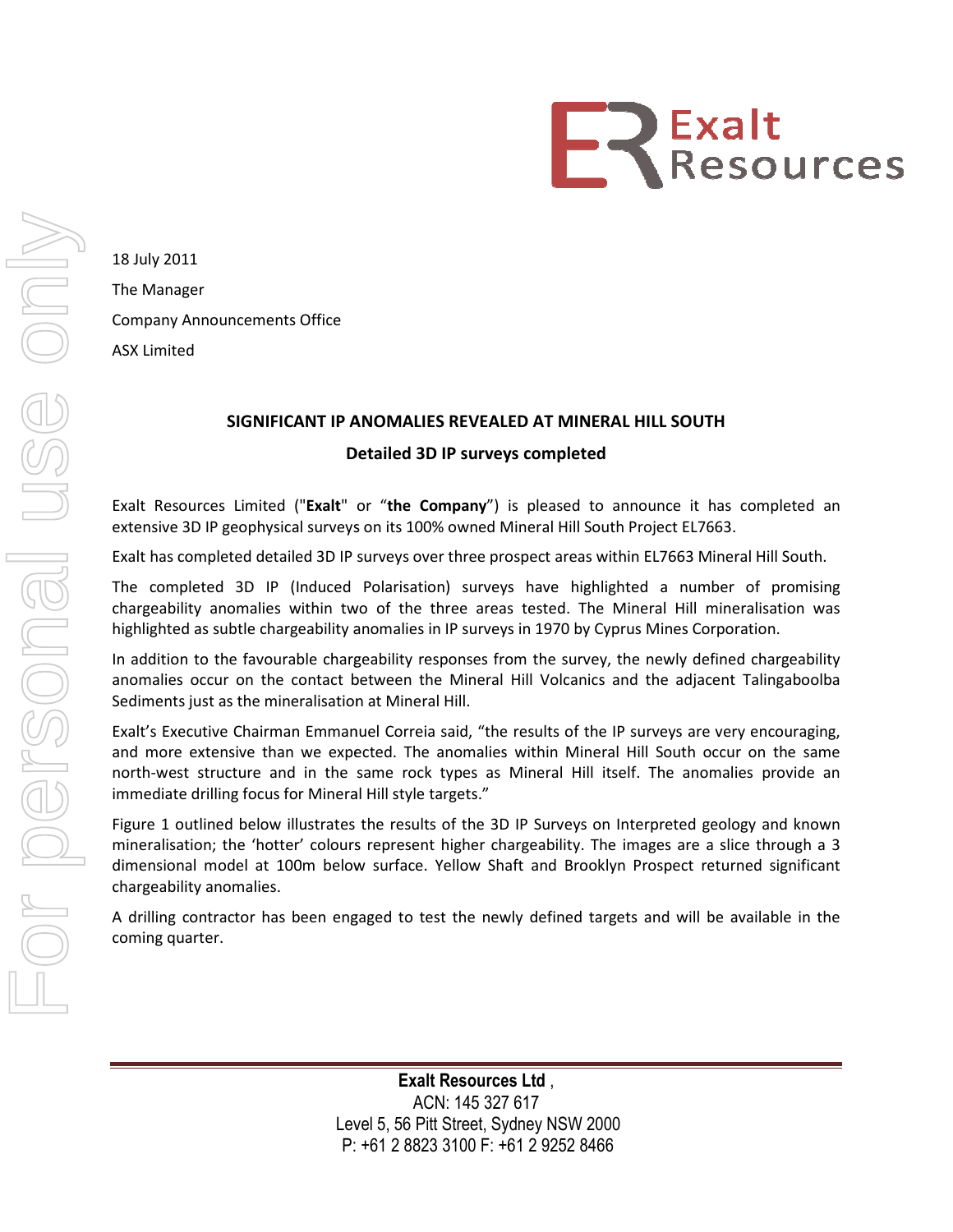



Figure 1 – 100m Depth Slice on 3D IP Results overlayed Interpreted Geology and Known Mineralisation

Exalt's Mineral Hill South Project is adjacent to the Mineral Hill Project owned by Kimberley Metals Ltd approximately 3km south of the recently discovered Pearse South Deposit which currently has Proven & Probable Reserves of 235,240t @ 6.72g/t Au & 71.7g/t Agt.

The Mineral Hill South Project is also situated approximately 2.1km from the recently announced Blind Calf discovery by Kidman Resources Ltd which has been reported to contain, 23m @ 7.07% Cu (Hole K11-17). The mineralisation is not included in a JORC compliant resource.